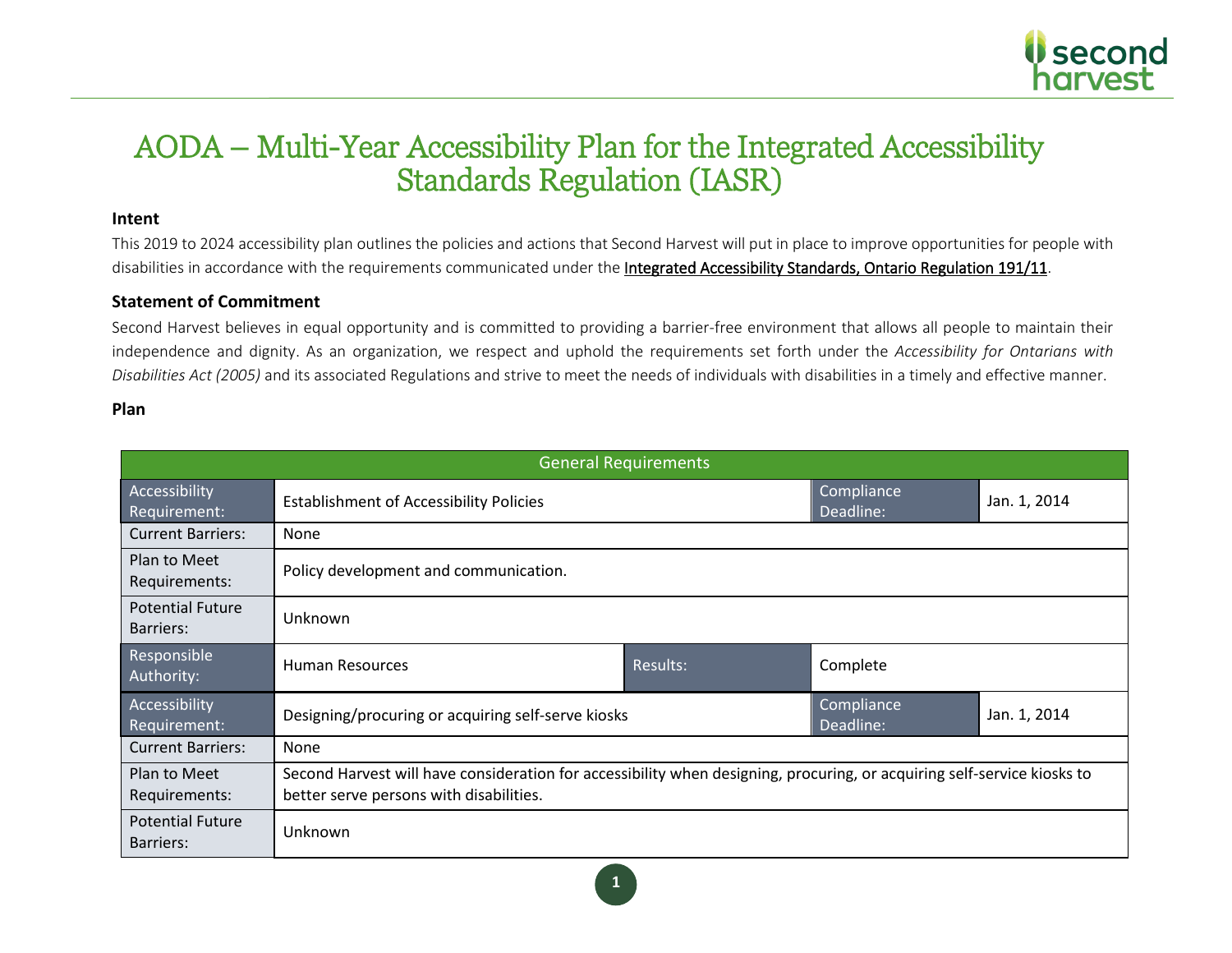

| Responsible<br>Authority:            | Human Resources; Finance & Shared Services                                                                                                                                                                                                      | Results: | Complete                |              |
|--------------------------------------|-------------------------------------------------------------------------------------------------------------------------------------------------------------------------------------------------------------------------------------------------|----------|-------------------------|--------------|
| Accessibility<br>Requirement:        | Training on the Integrated Accessibility Standards Regulation and the<br>Human Rights Code                                                                                                                                                      |          | Compliance<br>Deadline: | Jan. 1, 2015 |
| <b>Current Barriers:</b>             | None                                                                                                                                                                                                                                            |          |                         |              |
| Plan to Meet<br>Requirements:        | All current staff have been trained on the IASR and the Human Rights Code. Training on the IASR and the Human Rights<br>Code has been added to new hire orientation; all new staff will receive training as soon as is practicable upon hiring. |          |                         |              |
| <b>Potential Future</b><br>Barriers: | Unknown                                                                                                                                                                                                                                         |          |                         |              |
| Responsible<br>Authority:            | <b>Human Resources</b>                                                                                                                                                                                                                          | Results: | Complete ongoing        |              |

|                                      | Information and Communication Standard                                       |          |                             |              |  |  |
|--------------------------------------|------------------------------------------------------------------------------|----------|-----------------------------|--------------|--|--|
| Accessibility<br>Requirement:        | <b>Feedback Process</b>                                                      |          | <b>Compliance Deadline:</b> | Jan. 1, 2015 |  |  |
| <b>Current Barriers:</b>             | None                                                                         |          |                             |              |  |  |
| Plan to Meet<br>Requirements:        | Updates made to current feedback process to implement AODA requirements.     |          |                             |              |  |  |
| <b>Potential Future</b><br>Barriers: | Unknown                                                                      |          |                             |              |  |  |
| Responsible<br>Authority:            | Human Resources                                                              | Results: | Complete                    |              |  |  |
| Accessibility<br>Requirement:        | Accessible formats and communication supports<br><b>Compliance Deadline:</b> |          | Jan. 1, 2016                |              |  |  |
| <b>Current Barriers:</b>             | None                                                                         |          |                             |              |  |  |
| Plan to Meet<br>Requirements:        | Identify accessible formats, communication tools, and alternatives.          |          |                             |              |  |  |
| <b>Potential Future</b><br>Barriers: | Unknown                                                                      |          |                             |              |  |  |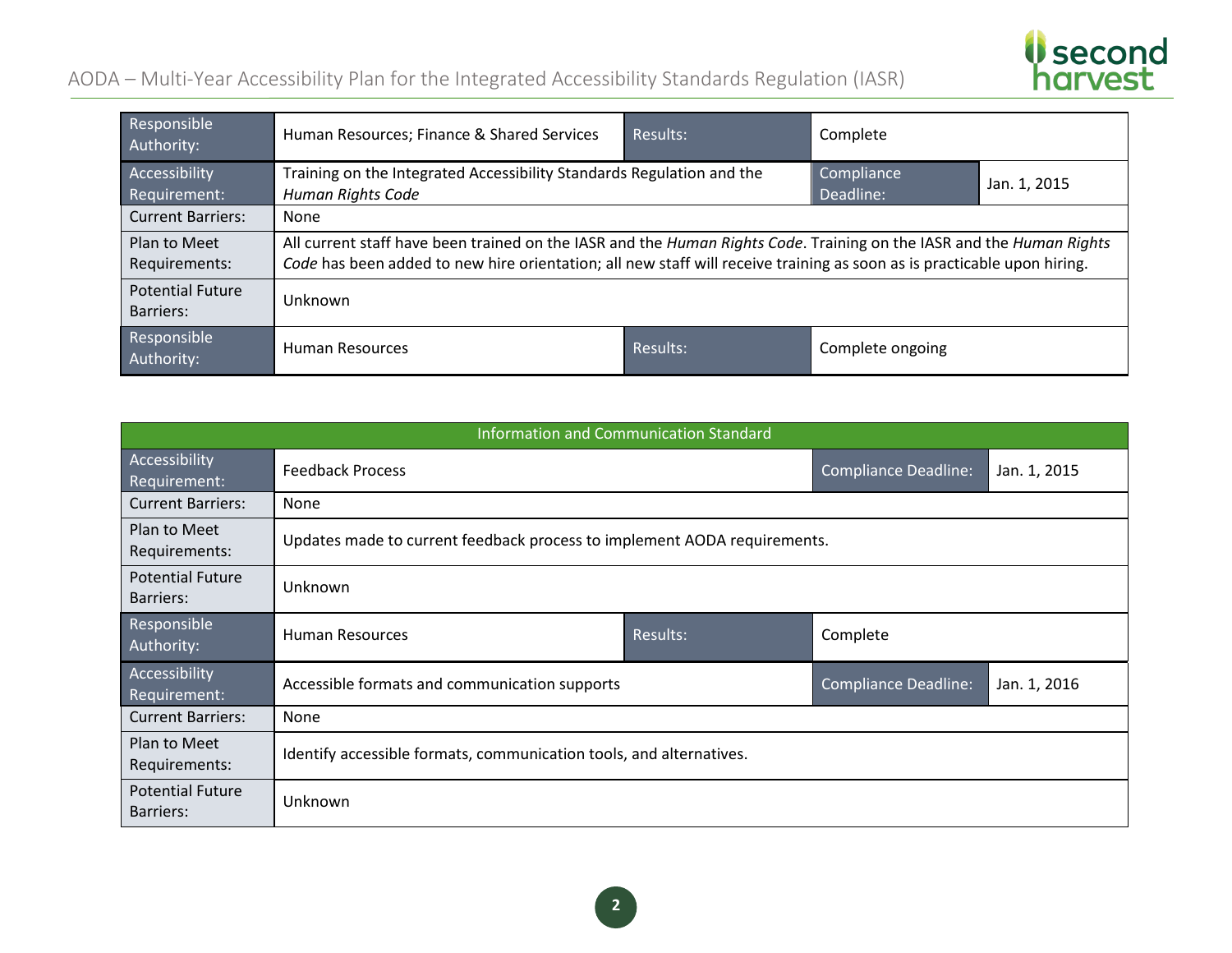

| Responsible<br>Authority:            | Human Resources                                                                                                                                                                                                                   | Results:        | Complete                    |              |
|--------------------------------------|-----------------------------------------------------------------------------------------------------------------------------------------------------------------------------------------------------------------------------------|-----------------|-----------------------------|--------------|
| Accessibility<br>Requirement:        | Emergency procedures, plans or public safety information                                                                                                                                                                          |                 | <b>Compliance Deadline:</b> | Jan. 1, 2012 |
| <b>Current Barriers:</b>             | None                                                                                                                                                                                                                              |                 |                             |              |
| Plan to Meet<br>Requirements:        | Develop and communicate Emergency Response Plan.                                                                                                                                                                                  |                 |                             |              |
| <b>Potential Future</b><br>Barriers: | Unknown                                                                                                                                                                                                                           |                 |                             |              |
| Responsible<br>Authority:            | <b>Human Resources</b>                                                                                                                                                                                                            | Results:        | Complete                    |              |
| Accessibility<br>Requirement:        | Accessible websites and web content                                                                                                                                                                                               |                 | <b>Compliance Deadline:</b> | Jan. 1, 2021 |
| <b>Current Barriers:</b>             | None                                                                                                                                                                                                                              |                 |                             |              |
| Plan to Meet<br>Requirements:        | Second Harvest will ensure that our website, and all web content published after January 1, 2012, conform to the Web<br>Content Accessibility Guidelines (WCAG) 2.0 Level AA in accordance with the schedule set out in the IASR. |                 |                             |              |
| <b>Potential Future</b><br>Barriers: | Unknown                                                                                                                                                                                                                           |                 |                             |              |
| Responsible<br>Authority:            | Human Resources; Development, Marketing &<br>Communications; Finance & Shared Services                                                                                                                                            | <b>Results:</b> | In progress                 |              |

|                                      | <b>Employment Standard</b>                            |                         |              |  |
|--------------------------------------|-------------------------------------------------------|-------------------------|--------------|--|
| Accessibility<br>Requirement:        | Recruitment, assessment and selection processes       | Compliance<br>Deadline: | Jan. 1, 2016 |  |
| <b>Current Barriers:</b>             | None                                                  |                         |              |  |
| Plan to Meet<br>Requirements:        | Communication of practices, policies, and procedures. |                         |              |  |
| <b>Potential Future</b><br>Barriers: | Unknown                                               |                         |              |  |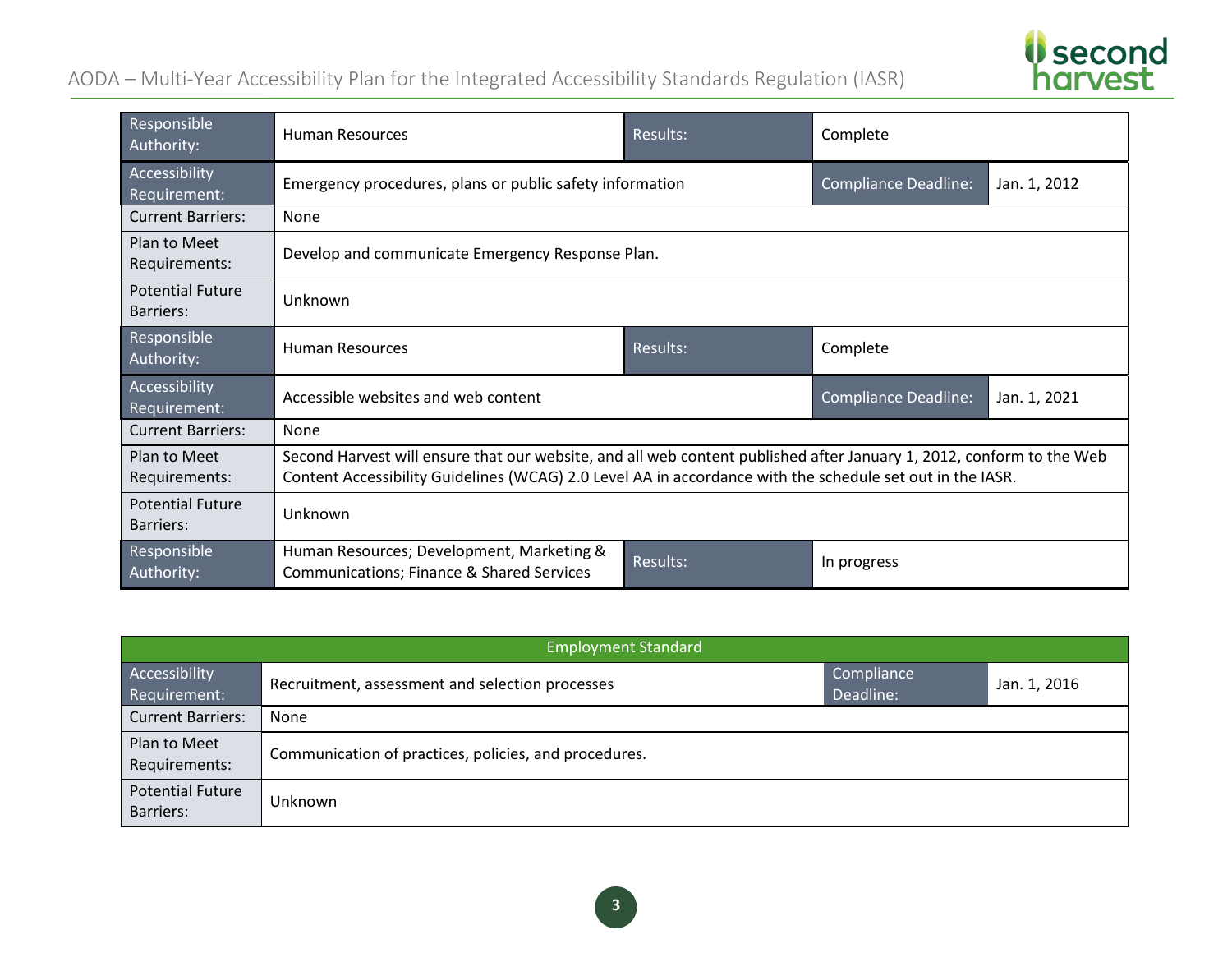*Second*<br>harvest

| Responsible<br>Authority:                   | <b>Human Resources</b>                                         | <b>Results:</b> | Complete                                 |              |
|---------------------------------------------|----------------------------------------------------------------|-----------------|------------------------------------------|--------------|
| Accessibility<br>Requirement:               | Informing employees of supports                                |                 | Compliance<br>Deadline:                  | Jan. 1, 2016 |
| <b>Current Barriers:</b>                    | None                                                           |                 |                                          |              |
| Plan to Meet<br>Requirements:               | Communication of practices, policies, and procedures.          |                 |                                          |              |
| <b>Potential Future</b><br>Barriers:        | Unknown                                                        |                 |                                          |              |
| Responsible<br>Authority:                   | <b>Human Resources</b>                                         | <b>Results:</b> | Complete                                 |              |
| Accessibility<br>Requirement:               | Accessible formats and communication supports for employees    |                 | Compliance<br>Deadline:                  | Jan. 1, 2016 |
| <b>Current Barriers:</b>                    | None                                                           |                 |                                          |              |
| Plan to Meet<br>Requirements:               | Identify communication formats and tools and identify options. |                 |                                          |              |
| <b>Potential Future</b><br><b>Barriers:</b> | Unknown                                                        |                 |                                          |              |
| Responsible<br>Authority:                   | <b>Human Resources</b>                                         | <b>Results:</b> | Complete                                 |              |
| Accessibility<br>Requirement:               | Workplace emergency response information                       |                 | Compliance<br>Deadline:                  | Jan. 1, 2012 |
| <b>Current Barriers:</b>                    | None                                                           |                 |                                          |              |
| Plan to Meet<br>Requirements:               | Review annually to ensure this meets the AODA requirements.    |                 |                                          |              |
| <b>Potential Future</b><br><b>Barriers:</b> | Unknown                                                        |                 |                                          |              |
| Responsible<br>Authority:                   | <b>Human Resources</b>                                         | Results:        | Annual review completed December<br>2019 |              |
| Accessibility<br>Requirement:               | Documented individual accommodation plans                      |                 | Compliance<br>Deadline:                  | Jan. 1, 2016 |

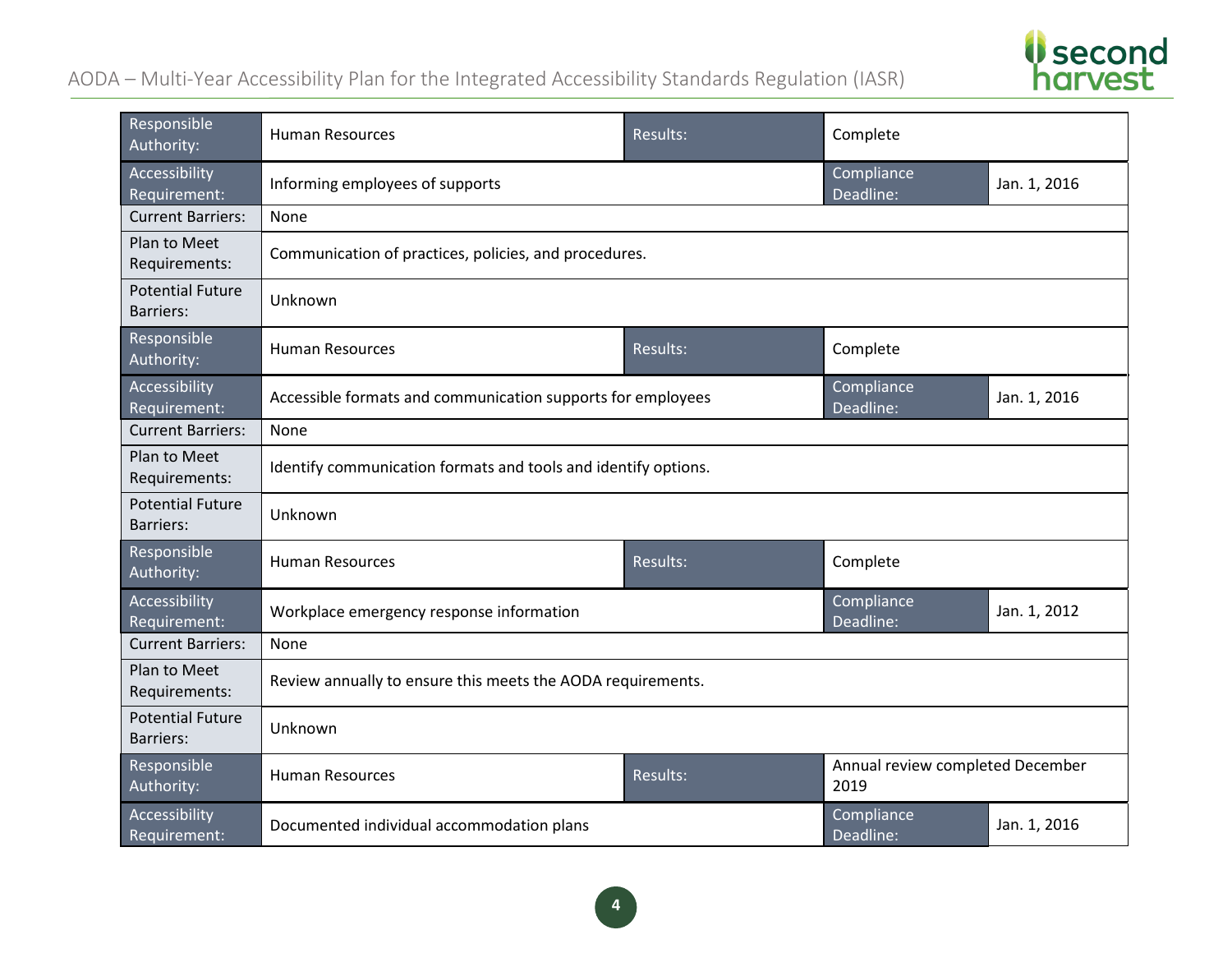

| <b>Current Barriers:</b>                    | None                                                                          |                 |                         |              |
|---------------------------------------------|-------------------------------------------------------------------------------|-----------------|-------------------------|--------------|
| Plan to Meet<br>Requirements:               | Review current practices, policies, and procedures to meet AODA requirements. |                 |                         |              |
| <b>Potential Future</b><br><b>Barriers:</b> | Unknown                                                                       |                 |                         |              |
| Responsible<br>Authority:                   | <b>Human Resources</b>                                                        | Results:        | Complete                |              |
| Accessibility<br>Requirement:               | Return to work process                                                        |                 | Compliance<br>Deadline: | Jan. 1, 2016 |
| <b>Current Barriers:</b>                    | None                                                                          |                 |                         |              |
| Plan to Meet<br>Requirements:               | Review current practices, policies, and procedures to meet AODA requirements. |                 |                         |              |
| <b>Potential Future</b><br><b>Barriers:</b> | Unknown                                                                       |                 |                         |              |
| Responsible<br>Authority:                   | <b>Human Resources</b>                                                        | Results:        | Complete                |              |
| Accessibility<br>Requirement:               | Performance management process                                                |                 | Compliance<br>Deadline: | Jan. 1, 2016 |
| <b>Current Barriers:</b>                    | None                                                                          |                 |                         |              |
| Plan to Meet<br>Requirements:               | Review current practices, policies, and procedures to meet AODA requirements. |                 |                         |              |
| <b>Potential Future</b><br><b>Barriers:</b> | Unknown                                                                       |                 |                         |              |
| Responsible<br>Authority:                   | <b>Human Resources</b>                                                        | <b>Results:</b> | Complete                |              |
| Accessibility<br>Requirement:               | Career development and advancement                                            |                 | Compliance<br>Deadline: | Jan. 1, 2016 |
| <b>Current Barriers:</b>                    | None                                                                          |                 |                         |              |
| Plan to Meet<br>Requirements:               | Review current practices, policies, and procedures to meet AODA requirements. |                 |                         |              |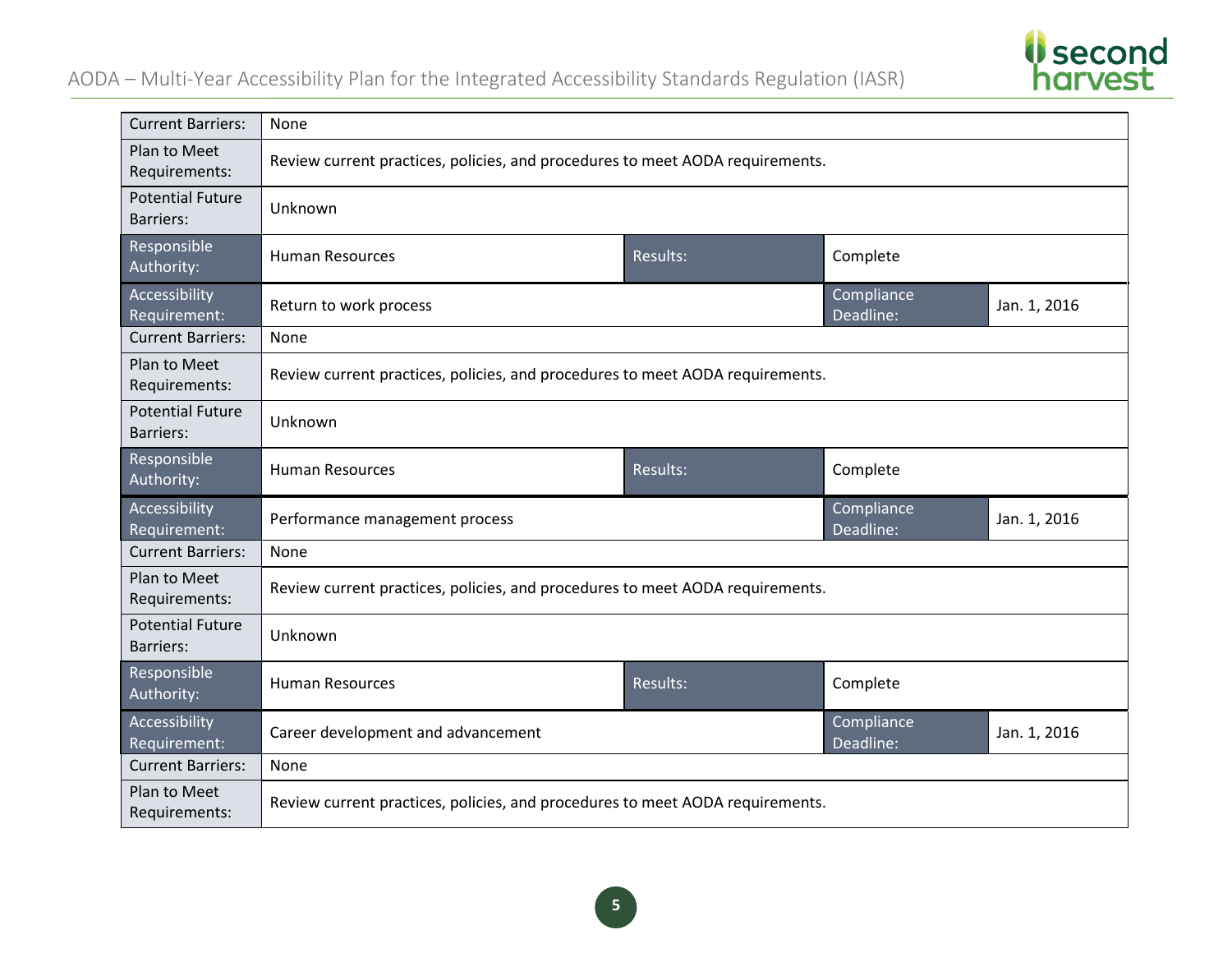

| <b>Potential Future</b><br>Barriers: | Unknown                                                                       |          |                         |              |
|--------------------------------------|-------------------------------------------------------------------------------|----------|-------------------------|--------------|
| Responsible<br>Authority:            | <b>Human Resources</b>                                                        | Results: | Complete                |              |
| Accessibility<br>Requirement:        | Redeployment                                                                  |          | Compliance<br>Deadline: | Jan. 1, 2016 |
| <b>Current Barriers:</b>             | None                                                                          |          |                         |              |
| Plan to Meet<br>Requirements:        | Review current practices, policies, and procedures to meet AODA requirements. |          |                         |              |
| <b>Potential Future</b><br>Barriers: | Unknown                                                                       |          |                         |              |
| Responsible<br>Authority:            | <b>Human Resources</b>                                                        | Results: | Complete                |              |

|                                      | Design of Public Spaces (Accessibility Standards for the Built Environment)                                                                                                                                                  |          |                             |              |  |
|--------------------------------------|------------------------------------------------------------------------------------------------------------------------------------------------------------------------------------------------------------------------------|----------|-----------------------------|--------------|--|
| Accessibility<br>Requirement:        | Make outdoor public eating areas accessible                                                                                                                                                                                  |          | <b>Compliance Deadline:</b> | Jan. 1, 2017 |  |
| Current<br><b>Barriers:</b>          | None                                                                                                                                                                                                                         |          |                             |              |  |
| Plan to Meet<br>Requirements:        | Second Harvest will ensure that any newly constructed and/or redeveloped outdoor public use eating areas have a<br>minimum 20% of tables that are made accessible in accordance with the Integrated Accessibility Standards. |          |                             |              |  |
| <b>Potential Future</b><br>Barriers: | Unknown                                                                                                                                                                                                                      |          |                             |              |  |
| Responsible<br>Authority:            | Strategic Business Initiatives; Finance & Shared<br>Services; Human Resources                                                                                                                                                | Results: | Complete ongoing            |              |  |
| Accessibility<br>Requirement:        | Make exterior paths of travel accessible                                                                                                                                                                                     |          | <b>Compliance Deadline:</b> | Jan. 1, 2017 |  |
| Current<br><b>Barriers:</b>          | None                                                                                                                                                                                                                         |          |                             |              |  |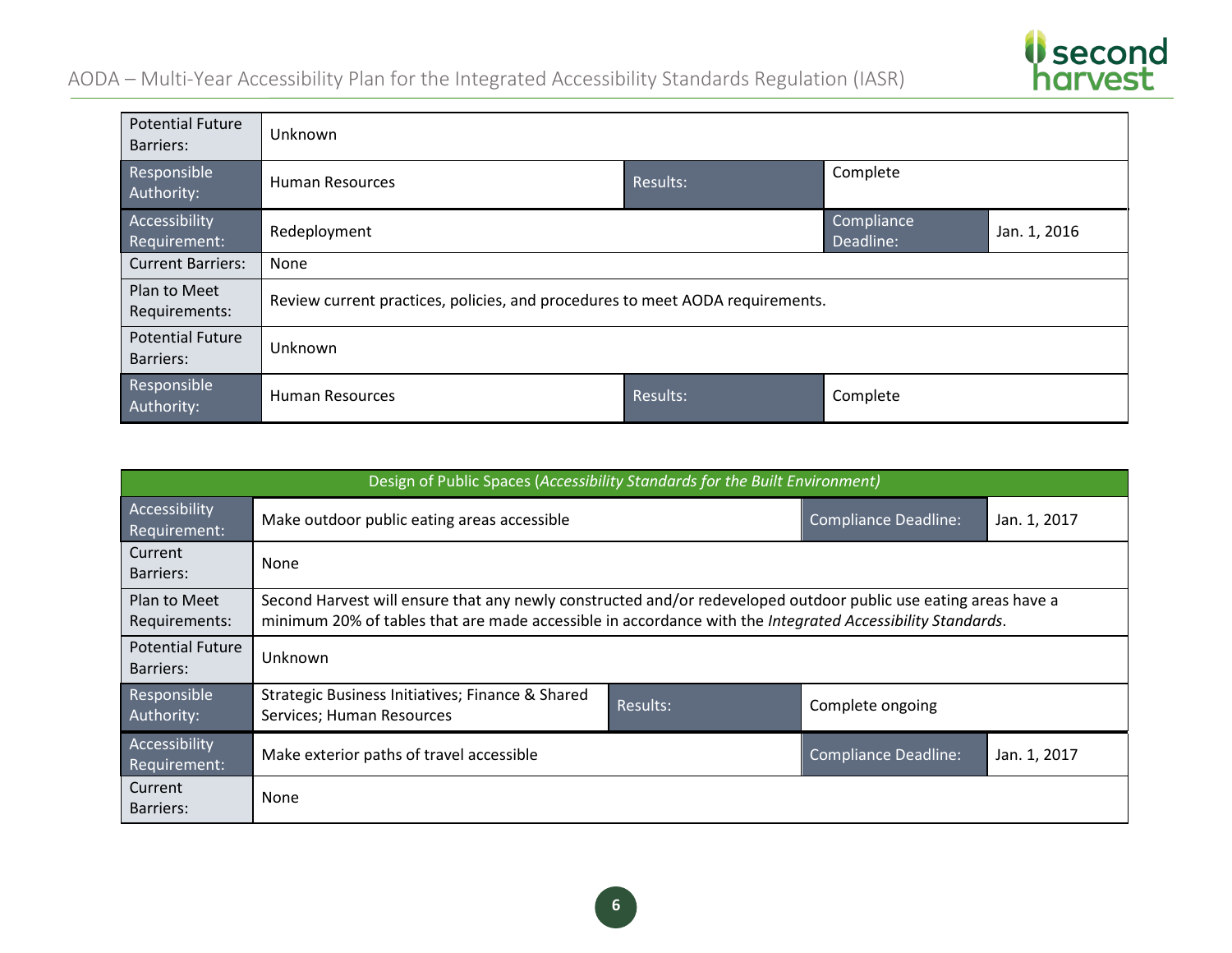

| Plan to Meet<br>Requirements:               | Second Harvest will ensure that any newly constructed or redeveloped exterior paths of travel will meet the technical<br>requirements of the Integrated Accessibility Standards.                                                                                                                                                                   |                 |                             |              |
|---------------------------------------------|----------------------------------------------------------------------------------------------------------------------------------------------------------------------------------------------------------------------------------------------------------------------------------------------------------------------------------------------------|-----------------|-----------------------------|--------------|
| <b>Potential Future</b><br><b>Barriers:</b> | Unknown                                                                                                                                                                                                                                                                                                                                            |                 |                             |              |
| Responsible<br>Authority:                   | Strategic Business Initiatives; Finance & Shared<br>Services; Human Resources                                                                                                                                                                                                                                                                      | <b>Results:</b> | Complete ongoing            |              |
| Accessibility<br>Requirement:               | Make parking accessible (off-street)                                                                                                                                                                                                                                                                                                               |                 | <b>Compliance Deadline:</b> | Jan. 1, 2017 |
| Current<br>Barriers:                        | None                                                                                                                                                                                                                                                                                                                                               |                 |                             |              |
| Plan to Meet<br>Requirements:               | Second Harvest will ensure that any newly constructed or redeveloped off-street parking facilities meets the required<br>number and types of accessible parking spaces based on the size of the lot. Access aisles will be provided for all accessible<br>parking spaces and will meet the requirements of the Integrated Accessibility Standards. |                 |                             |              |
| <b>Potential Future</b><br><b>Barriers:</b> | Unknown                                                                                                                                                                                                                                                                                                                                            |                 |                             |              |
| Responsible<br>Authority:                   | Strategic Business Initiatives; Finance & Shared<br>Services; Human Resources                                                                                                                                                                                                                                                                      | Results:        | Complete ongoing            |              |
| Accessibility<br>Requirement:               | Make service counters, queuing guides and waiting areas accessible                                                                                                                                                                                                                                                                                 |                 | <b>Compliance Deadline:</b> | Jan. 1, 2017 |
| Current<br><b>Barriers:</b>                 | None                                                                                                                                                                                                                                                                                                                                               |                 |                             |              |
| Plan to Meet<br>Requirements:               | Second Harvest will ensure that when constructing or replacing any service counters, at least one counter is made<br>accessible in accordance with the Integrated Accessibility Standards.                                                                                                                                                         |                 |                             |              |
| <b>Potential Future</b><br><b>Barriers:</b> | Unknown                                                                                                                                                                                                                                                                                                                                            |                 |                             |              |
| Responsible<br>Authority:                   | Strategic Business Initiatives; Finance & Shared<br>Services; Human Resources                                                                                                                                                                                                                                                                      | Results:        | Complete ongoing            |              |
| Accessibility<br>Requirement:               | Maintain the accessible parts of your public spaces                                                                                                                                                                                                                                                                                                |                 | <b>Compliance Deadline:</b> | Jan. 1, 2017 |
| Current<br><b>Barriers:</b>                 | None                                                                                                                                                                                                                                                                                                                                               |                 |                             |              |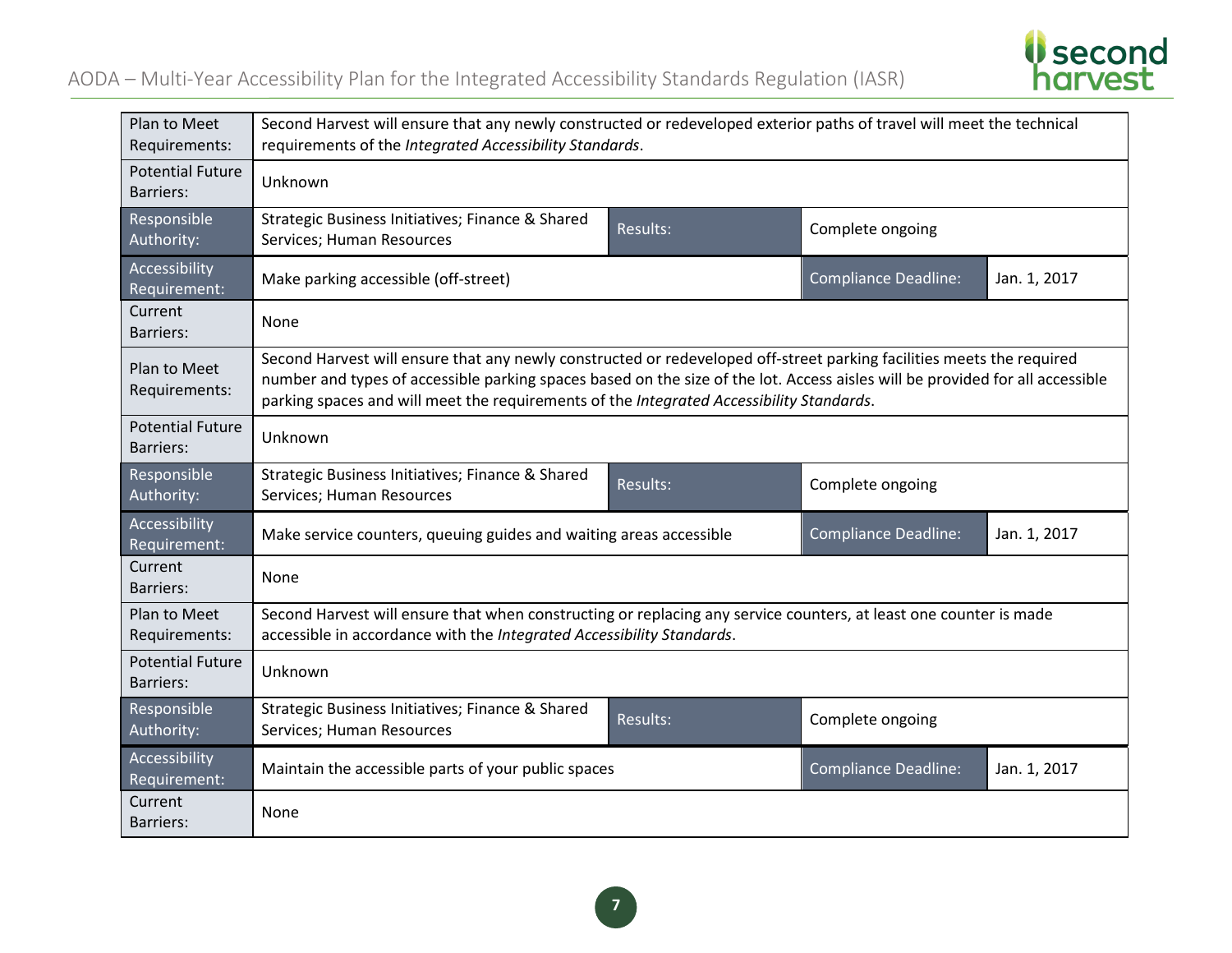

| Plan to Meet<br>Requirements:        | Second Harvest shall ensure that preventive and emergency maintenance procedures for the accessible elements in public<br>spaces are reviewed annually, and that procedures for temporary disruptions to accessible elements are provided in a<br>timely manner. |          |                  |
|--------------------------------------|------------------------------------------------------------------------------------------------------------------------------------------------------------------------------------------------------------------------------------------------------------------|----------|------------------|
| <b>Potential Future</b><br>Barriers: | Unknown                                                                                                                                                                                                                                                          |          |                  |
| Responsible<br>Authority:            | Strategic Business Initiatives; Finance & Shared<br>Services; Human Resources                                                                                                                                                                                    | Results: | Complete ongoing |

|                                      | <b>Customer Service Standards</b>                                                                                                                                                              |                         |              |              |  |
|--------------------------------------|------------------------------------------------------------------------------------------------------------------------------------------------------------------------------------------------|-------------------------|--------------|--------------|--|
| Accessibility<br>Requirement:        | Develop, implement, and maintain policies regarding the provisions of goods,<br>services, or facilities to persons with disabilities                                                           | Compliance<br>Deadline: | Jan. 1, 2012 |              |  |
| Current<br><b>Barriers:</b>          | None                                                                                                                                                                                           |                         |              |              |  |
| Plan to Meet<br>Requirements:        | Policy development and communication.                                                                                                                                                          |                         |              |              |  |
| Potential<br><b>Future Barriers:</b> | Unknown                                                                                                                                                                                        |                         |              |              |  |
| Responsible<br>Authority:            | Results:<br><b>Human Resources</b><br>Complete                                                                                                                                                 |                         |              |              |  |
| Accessibility<br>Requirement:        | Prepare one or more documents describing the accessible customer service<br>Compliance<br>policies, provide on request, and notify that the documents are available on<br>Deadline:<br>request |                         |              | Jan. 1, 2016 |  |
| Current<br><b>Barriers:</b>          | None                                                                                                                                                                                           |                         |              |              |  |
| Plan to Meet<br>Requirements:        | Policy development and communication.                                                                                                                                                          |                         |              |              |  |
| Potential<br><b>Future Barriers:</b> | Unknown                                                                                                                                                                                        |                         |              |              |  |
| Responsible<br>Authority:            | <b>Human Resources</b>                                                                                                                                                                         | Results:                | Complete     |              |  |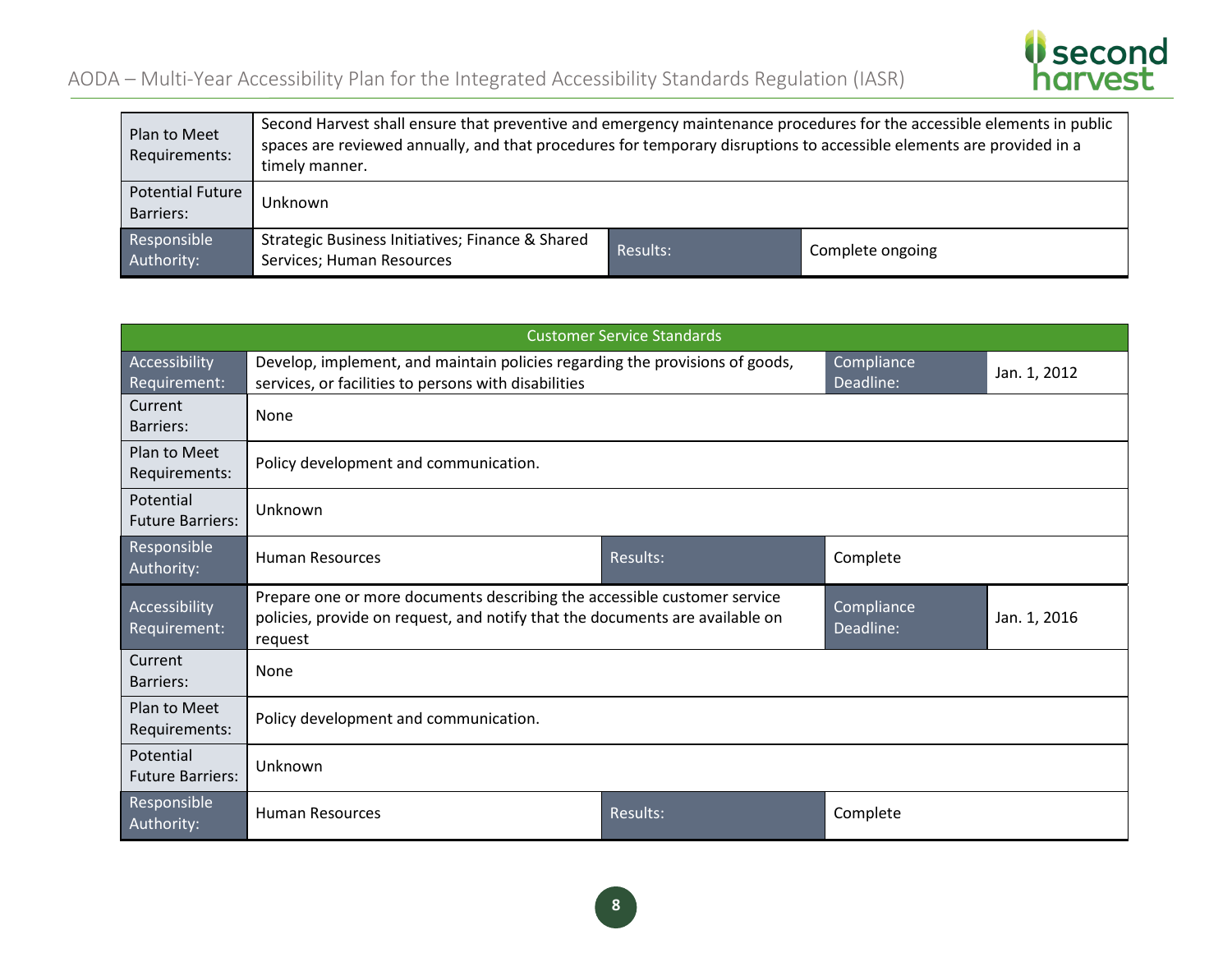

| Accessibility<br>Requirement:        | Ensure that a person with a disability is permitted to enter the premises with<br>their service animal and to keep the animal with them, unless the animal is<br>otherwise excluded by law from the premises                             |          | Compliance<br>Deadline: | Jan. 1, 2012 |
|--------------------------------------|------------------------------------------------------------------------------------------------------------------------------------------------------------------------------------------------------------------------------------------|----------|-------------------------|--------------|
| Current<br>Barriers:                 | None                                                                                                                                                                                                                                     |          |                         |              |
| Plan to Meet<br>Requirements:        | Policy development and communication.                                                                                                                                                                                                    |          |                         |              |
| Potential<br><b>Future Barriers:</b> | Unknown                                                                                                                                                                                                                                  |          |                         |              |
| Responsible<br>Authority:            | <b>Human Resources</b>                                                                                                                                                                                                                   | Results: | Complete                |              |
| Accessibility<br>Requirement:        | Ensure that other measures are available to enable a person with a disability to<br>obtain, use, or benefit from Second Harvest's goods, services, or facilities if the<br>person's service animal is excluded from the premises         |          | Compliance<br>Deadline: | Jan. 1, 2012 |
| Current<br><b>Barriers:</b>          | None                                                                                                                                                                                                                                     |          |                         |              |
| Plan to Meet<br>Requirements:        | Policy development and communication.                                                                                                                                                                                                    |          |                         |              |
| Potential<br><b>Future Barriers:</b> | Unknown                                                                                                                                                                                                                                  |          |                         |              |
| Responsible<br>Authority:            | <b>Human Resources</b>                                                                                                                                                                                                                   | Results: | Complete                |              |
| Accessibility<br>Requirement:        | Ensure that a person with a disability and their support person are permitted to<br>enter the premises together and that the person with a disability is not<br>prevented from having access to the support person while on the premises |          | Compliance<br>Deadline: | Jan. 1, 2012 |
| Current<br><b>Barriers:</b>          | None                                                                                                                                                                                                                                     |          |                         |              |
| Plan to Meet<br>Requirements:        | Policy development and communication.                                                                                                                                                                                                    |          |                         |              |
| Potential<br><b>Future Barriers:</b> | Unknown                                                                                                                                                                                                                                  |          |                         |              |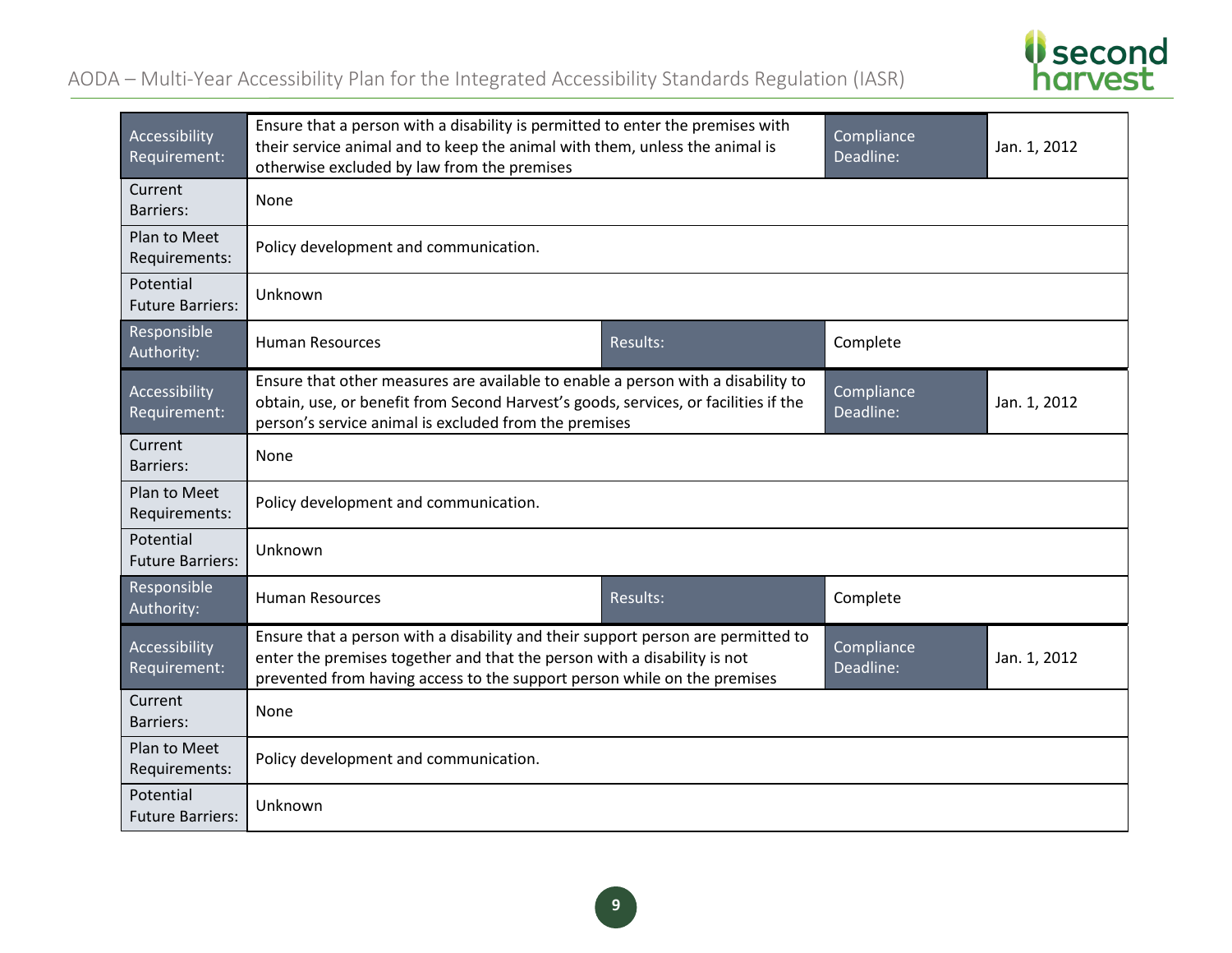*Second*<br>harvest

| Responsible<br>Authority:            | <b>Human Resources</b>                                                                                                                                                              | Results: | Complete                |              |
|--------------------------------------|-------------------------------------------------------------------------------------------------------------------------------------------------------------------------------------|----------|-------------------------|--------------|
| Accessibility<br>Requirement:        | Require a person with a disability to be accompanied by their support person<br>only for a valid health and safety reason and after consulting with the person<br>with a disability |          | Compliance<br>Deadline: | July 1, 2016 |
| Current<br>Barriers:                 | None                                                                                                                                                                                |          |                         |              |
| Plan to Meet<br>Requirements:        | Policy development and communication.                                                                                                                                               |          |                         |              |
| Potential<br><b>Future Barriers:</b> | Unknown                                                                                                                                                                             |          |                         |              |
| Responsible<br>Authority:            | <b>Human Resources</b>                                                                                                                                                              | Results: |                         |              |
| Accessibility<br>Requirement:        | Provide advance notice if there is an admission charge for a support person                                                                                                         |          | Compliance<br>Deadline: | Jan. 1, 2012 |
| Current<br><b>Barriers:</b>          | None                                                                                                                                                                                |          |                         |              |
| Plan to Meet<br>Requirements:        | Policy development and communication.                                                                                                                                               |          |                         |              |
| Potential<br><b>Future Barriers:</b> | Unknown                                                                                                                                                                             |          |                         |              |
| Responsible<br>Authority:            | <b>Human Resources</b>                                                                                                                                                              | Results: | Complete                |              |
| Accessibility<br>Requirement:        | Waive the admission charge when a support person is required to accompany a<br>person with a disability                                                                             |          | Compliance<br>Deadline: | July 1, 2016 |
| Current<br><b>Barriers:</b>          | None                                                                                                                                                                                |          |                         |              |
| Plan to Meet<br>Requirements:        | Policy development and communication.                                                                                                                                               |          |                         |              |
| Potential<br><b>Future Barriers:</b> | Unknown                                                                                                                                                                             |          |                         |              |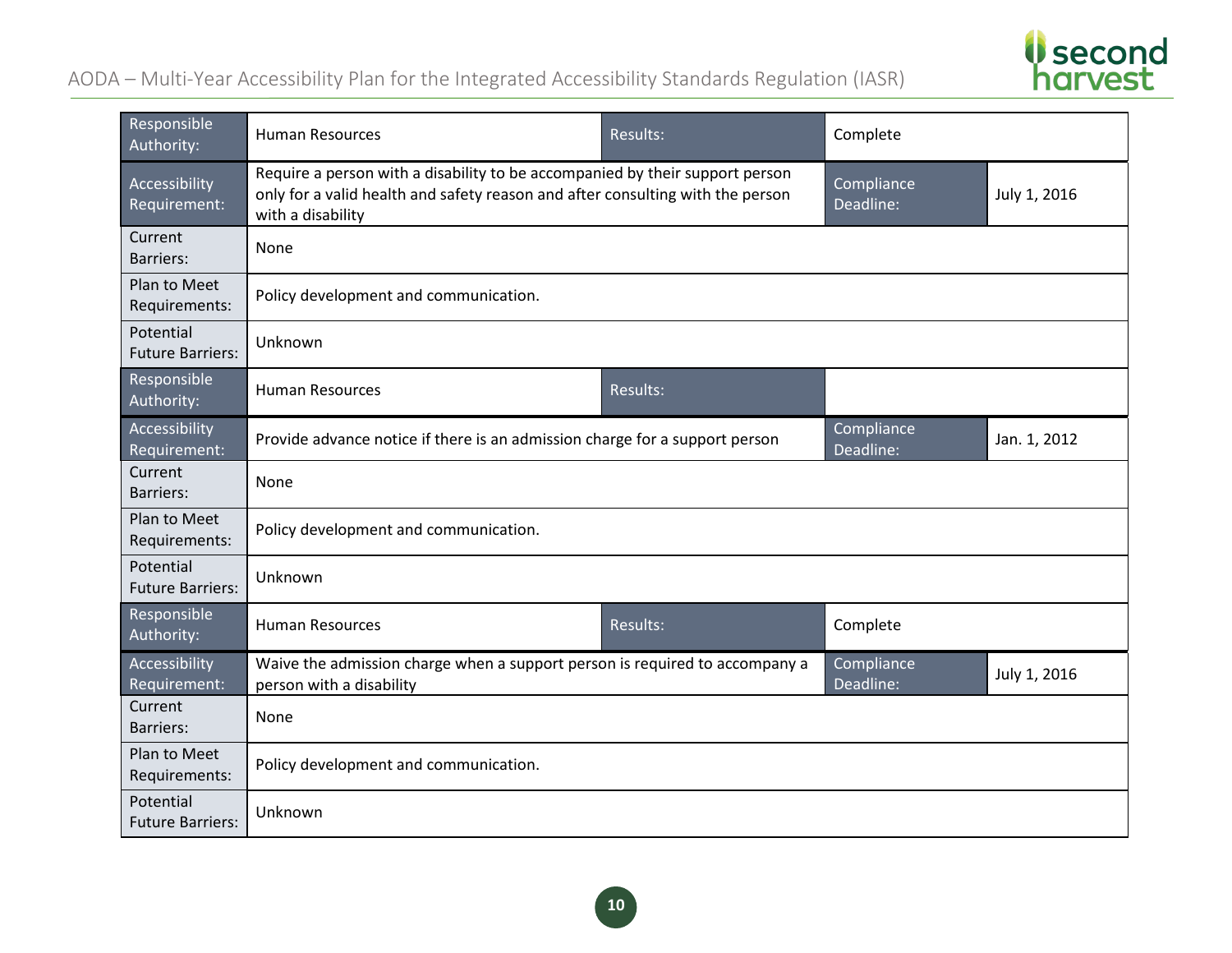

| Responsible<br>Authority:            | <b>Human Resources</b>                                                                                                                                                                                                            | Results: | Complete                |              |
|--------------------------------------|-----------------------------------------------------------------------------------------------------------------------------------------------------------------------------------------------------------------------------------|----------|-------------------------|--------------|
| Accessibility<br>Requirement:        | Provide notice of any temporary disruption to services that may affect persons<br>with disabilities                                                                                                                               |          | Compliance<br>Deadline: | Jan. 1, 2012 |
| Current<br><b>Barriers:</b>          | None                                                                                                                                                                                                                              |          |                         |              |
| Plan to Meet<br>Requirements:        | Policy development and communication.                                                                                                                                                                                             |          |                         |              |
| Potential<br><b>Future Barriers:</b> | Unknown                                                                                                                                                                                                                           |          |                         |              |
| Responsible<br>Authority:            | <b>Human Resources</b>                                                                                                                                                                                                            | Results: | Complete                |              |
| Accessibility<br>Requirement:        | Prepare a document on temporary disruption of services, provide document on<br>request, notify that the document is available on request                                                                                          |          | Compliance<br>Deadline: | Jan. 1, 2012 |
| Current<br><b>Barriers:</b>          | None                                                                                                                                                                                                                              |          |                         |              |
| Plan to Meet<br>Requirements:        | Policy development and communication.                                                                                                                                                                                             |          |                         |              |
| Potential<br><b>Future Barriers:</b> | Unknown                                                                                                                                                                                                                           |          |                         |              |
| Responsible<br>Authority:            | <b>Human Resources</b>                                                                                                                                                                                                            | Results: | Complete                |              |
| Accessibility<br>Requirement:        | Provide accessible customer service training to all staff                                                                                                                                                                         |          | Compliance<br>Deadline: | July 1, 2016 |
| Current<br><b>Barriers:</b>          | None                                                                                                                                                                                                                              |          |                         |              |
| Plan to Meet<br>Requirements:        | All current staff have been trained on accessible customer service. Training on accessible customer service has been added<br>to new hire orientation; all new staff will receive training as soon as is practicable upon hiring. |          |                         |              |
| Potential<br><b>Future Barriers:</b> | Unknown                                                                                                                                                                                                                           |          |                         |              |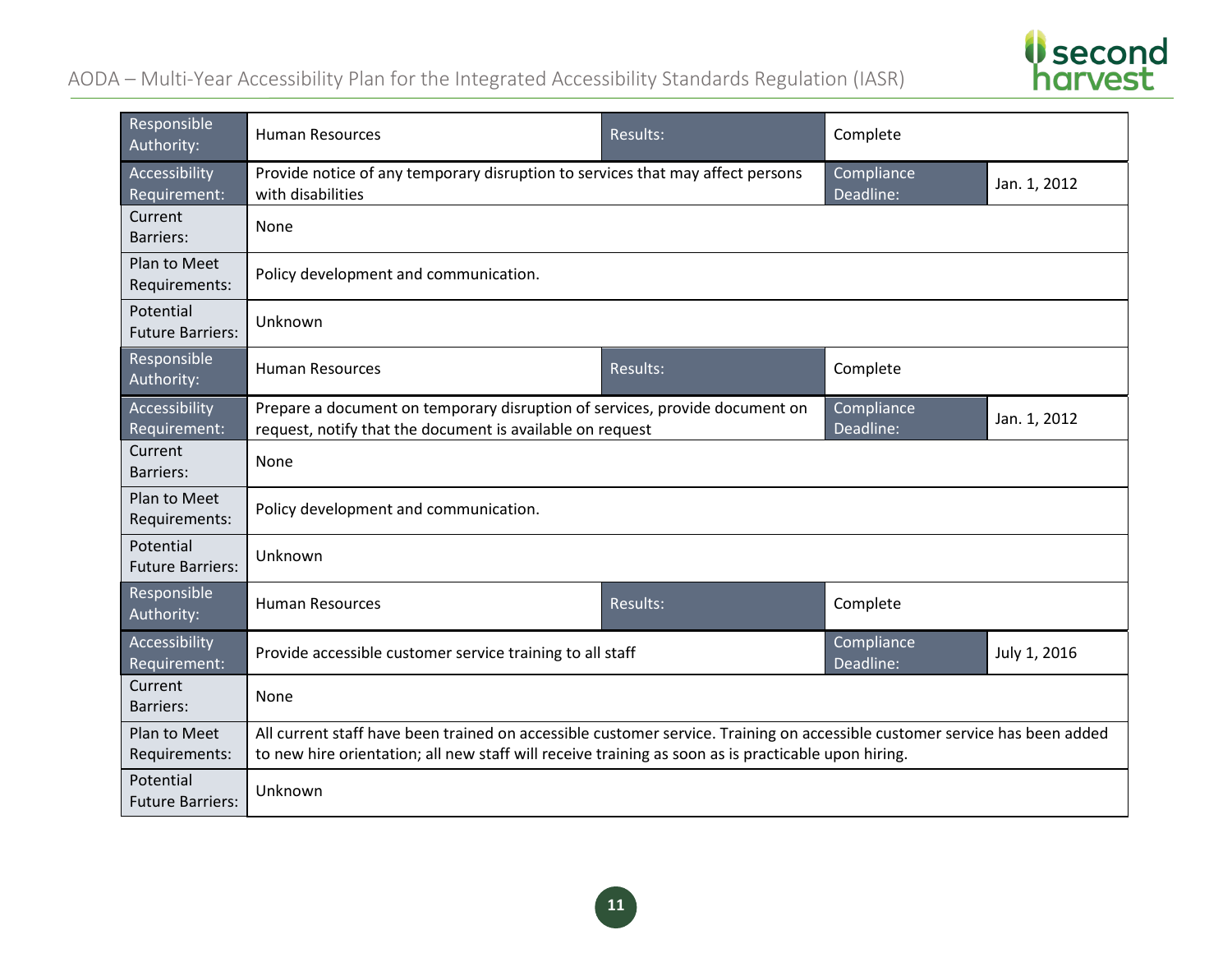

| Responsible<br>Authority:            | <b>Human Resources</b>                                                                                                                    | Results: | Complete ongoing        |              |
|--------------------------------------|-------------------------------------------------------------------------------------------------------------------------------------------|----------|-------------------------|--------------|
| Accessibility<br>Requirement:        | Provide training on changes to policies to staff on an ongoing basis and keep<br>records of training                                      |          | Compliance<br>Deadline: | July 1, 2016 |
| Current<br><b>Barriers:</b>          | None                                                                                                                                      |          |                         |              |
| Plan to Meet<br>Requirements:        | Ongoing review of policy changes.                                                                                                         |          |                         |              |
| Potential<br><b>Future Barriers:</b> | Unknown                                                                                                                                   |          |                         |              |
| Responsible<br>Authority:            | <b>Human Resources</b>                                                                                                                    | Results: | Complete                |              |
| Accessibility<br>Requirement:        | Prepare a document on the training policy, provide a copy of the document on<br>request, notify that the document is available on request |          | Compliance<br>Deadline: | Jan. 1, 2012 |
| Current<br><b>Barriers:</b>          | None                                                                                                                                      |          |                         |              |
| Plan to Meet<br>Requirements:        | Policy development and communication.                                                                                                     |          |                         |              |
| Potential<br><b>Future Barriers:</b> | Unknown                                                                                                                                   |          |                         |              |
| Responsible<br>Authority:            | <b>Human Resources</b>                                                                                                                    | Results: | Complete                |              |
| Accessibility<br>Requirement:        | Establish a feedback process for providing goods, services, or facilities to<br>persons with disabilities                                 |          | Compliance<br>Deadline: | Jan. 1, 2012 |
| Current<br><b>Barriers:</b>          | None                                                                                                                                      |          |                         |              |
| Plan to Meet<br>Requirements:        | Policy and process development, communication.                                                                                            |          |                         |              |
| Potential<br><b>Future Barriers:</b> | Unknown                                                                                                                                   |          |                         |              |